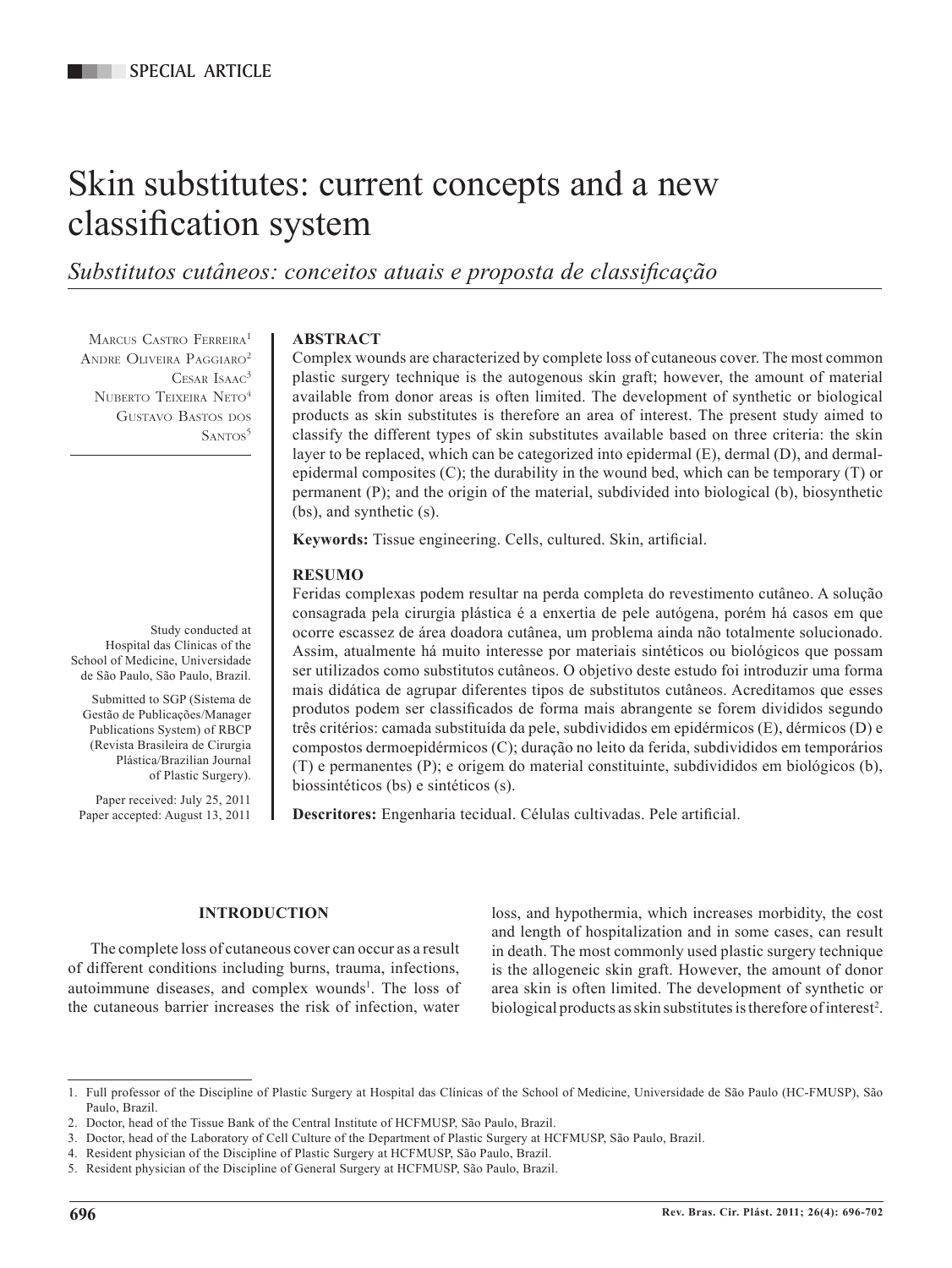One of the current options for the treatment of major skin losses is the use of skin substitutes, which can be of synthetic (generated by tissue engineering) or of human origin, such as allografts (derived from cadaver skin) and xenografts (derived from animal skin). The selection of appropriate skin substitutes is determined by the type, size, and depth of the wound as well as by comorbidities, patient preference, and the experience of the surgeon.

The allogeneic skin graft can be used to assess the suitability of the recipient bed. A good integration of this graft is indicative of a greater chance of successful autografting and a lower risk of autogenous tissue loss. This fact may be especially important in severe burns or in extensive trauma<sup>3</sup>.

The first attempt to produce a skin substitute from cultured epidermal cells was described in 1974 by Rheinwald and Green<sup>4</sup>, who cultured a small fragment of healthy skin until a sufficient keratinocyte lamina was produced for wound coverage. Although the concept of "producing skin" is technologically innovative, there are disadvantages to the use of this procedure such as a grafting delay of approximately 3 to 4 weeks (time required for epithelium development), fragility, lower resistance to infection, and a greater risk of graft loss. The success of this type of graft depends on the presence of remaining or transported dermal elements on the wound bed, and these factors have motivated new research efforts to develop skin substitutes<sup>2</sup>.

Skin substitutes are a heterogeneous group of biological and/or synthetic elements that enable the temporary or permanent occlusion of wounds. Although dermal substitutes can vary from skin xenografts or allografts to a combination of autologous keratinocytes over the dermal matrix, their common objective is to achieve the greatest possible similarity with the patient's skin5,6.

The ideal skin substitute should have properties comparable to those of human skin, as described in Chart 1.

An increased demand for skin substitutes brought about the need for suitable storage methods and a concern about preserving tissue quality. This led to the development of methods for the preservation of skin, such as cryopreservation, which aims to maintain the viability of the cell and the tissue architecture, and exposure to high concentrations of glycerol, which generates tissue with non-viable cells and intact protein structure<sup>7</sup>. The use of preservatives also reduces the antigenic load of the material. Although this effect is mainly associated with high concentration glycerol preservation, it is also possible to achieve a reduction in antigenicity with cryopreservation, which decreases the immunological response generated as a consequence of tissue transplantation<sup>8</sup>.

Several skin substitutes are currently available for a variety of applications, which enables the choice of a suitable substitute for each clinical application based on their advantages and disadvantages.

| <b>Chart 1</b> – Properties of the ideal dermal-epidermal substitute. |
|-----------------------------------------------------------------------|
| Hypoxia tolerant                                                      |
| Broad availability                                                    |
| Presence of dermal and epidermal components                           |
| Rheology comparable to the skin                                       |
| Resistance to infection                                               |
| Suitable cost/effectiveness                                           |
| Easy to prepare                                                       |
| Low antigenicity                                                      |
| Easy to store                                                         |
| Resistance to shear                                                   |
|                                                                       |

Although there are several classifications for skin substitutes $9,10$  and a recent review of this subject by Lazic and Falanga<sup>11</sup>, the most accepted classification is the one proposed by Balasubramani et al.<sup>12</sup>, in 2001, and modified by Kumar<sup>13</sup>, in 2008, which divides skin substitutes into class I, class II, and class III.

## **Class I – Temporary and Impervious Dressing Materials**

Class I skin substitutes function as an epidermal barrier and despite lacking cell components, they perform some of the functions of this skin layer. They are often temporary and impervious, and function as a mechanical barrier against bacteria and to prevent water loss. This class includes:

a) Single layer materials:

- biological products amniotic membrane $14$ ;
- synthetic materials membrane or synthetic polymer films (Opsite®, Hydrofilm®, Tegaderm®); biosynthetic (Nexfill® – Fibrocel); biocellulose layers and Veloderm®; biocellulose layers derived from sugar cane, foam, or polymeric spray (simple or silver Mepilex®, Mepilex Ag®, indicated for treatment of partial skin lesions).

b) Double layer materials produced by tissue engineering:

• Transcyte® – semi-impermeable substitute composed of nylon mesh coated with porcine collagen with nonviable neonatal foreskin fibroblasts. These cells proliferate and synthesize matrix proteins (fibronectin, type I collagen, tenascin, proteoglycans and glycosaminoglycans) and growth factors. Their use enables the patient's epithelial cells to migrate to the wound<sup>15</sup>.

# **Class II – Single Layer Durable Skin Substitutes**

a) Epidermal substitutes:

 $EpiDex^*$  – epidermal substitute generated by autologous keratinocytes cultured from scalp hair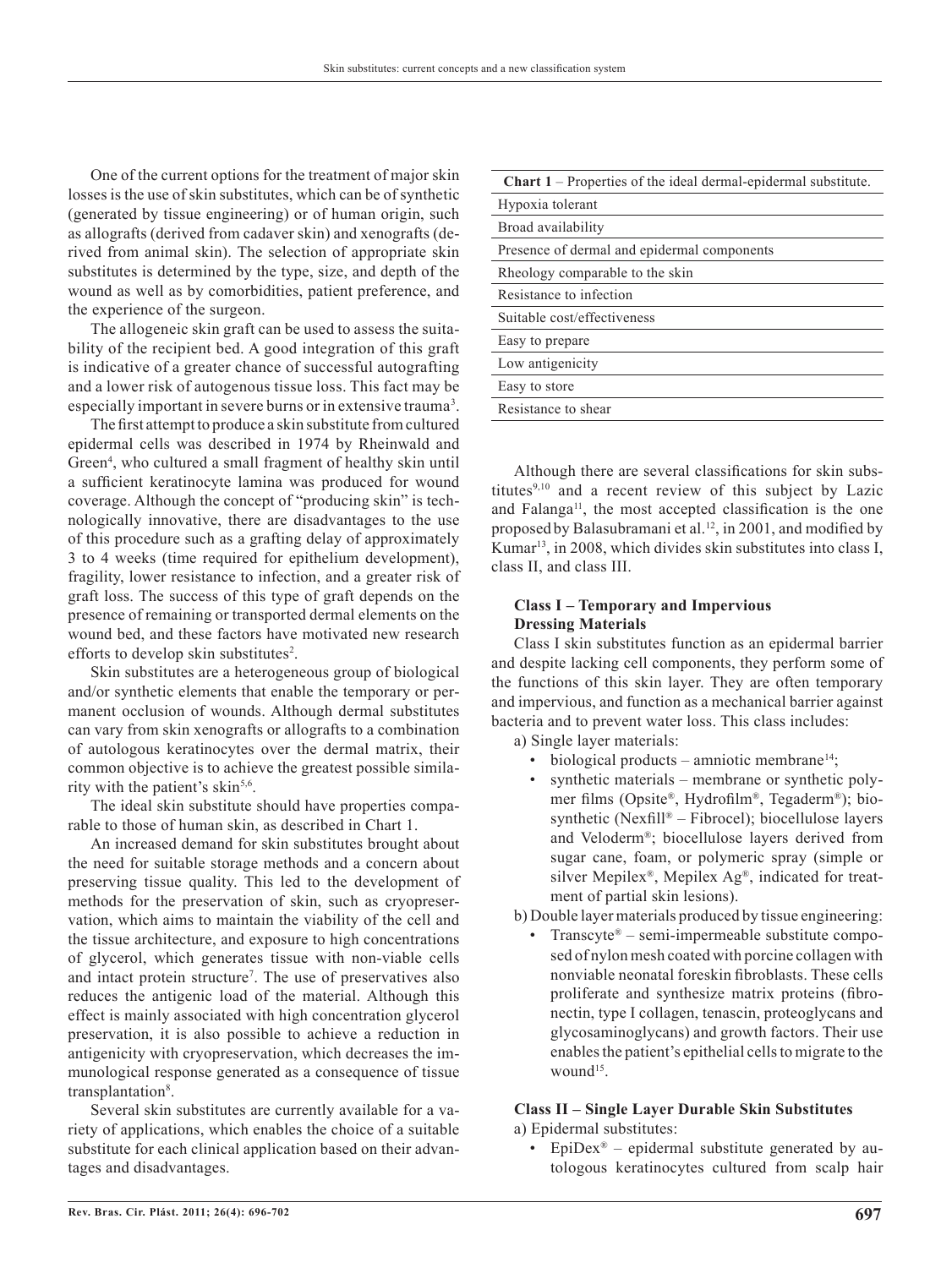follicles. Approximately 50 to 100 strands of hair, including the root, are collected from the patient's scalp, often from the supra-auricular region, and sent to the laboratory for cell culture. Pluripotent stem cells differentiate into keratinocytes that are grown in discs measuring 1 cm in diameter and reinforced with a silicone membrane, which are then grafted onto the wound bed $16,17$ .

b) Dermal substitutes, which are composed of a substance similar to the dermis with processed skin or manufactured as dermal collagen matrix and other matrix proteins:

- Swine collagen membranes:
	- 1.OASIS Wound Matrix® is a dermal regeneration matrix derived from swine jejunum submucosa18,19 processed for removal of cell components, leaving a structure composed of glycosaminoglycans, fibronectin, proteoglycans, and growth factors. It is commonly used in lower limb wound treatment. It can be stored at room temperature<sup>20</sup>.
	- 2.Permacol®, which is a derivative of porcine dermis collagen and elastin, is an acellular matrix that is non-alergenic<sup>21,22</sup> and similar to the concept of the AlloDerm®3 allograft.
- Dermal matrices of bovine origin:
	- 1.Matriderm® is composed of extracellular proteins (collagen and elastin) and is used for the treatment of full thickness burns in association with skin grafting<sup>23</sup>.
	- 2.PriMatrix® is an acellular dermal extracellular matrix composed of extracellular proteins and collagen of types I and III. It is recommended for the coverage of complex wounds.
- Dermal matrices of human origin:
	- 1.Alloderm® is an acellular dermal matrix with natural biological components derived from human cadaver skin. These grafts are cryopreserved, lyophilized, and glycerated for complete removal of cells, as well as removal of antigenic materials and pathogenic microorganisms<sup>24</sup>.

# **Class III – Composite Skin Substitutes**

a) Human skin substitutes:

• Allogeneic skin grafts - Gibson and Medawar<sup>25</sup> described the distinction between the integration of autografts and allografts, defining the concept of immune rejection. Allografts are used at cool temperatures and remain in the lesion until their rejection. This results in an initial clinical improvement due to the simple occlusion of the wound. As long as the tissue is not recognized as foreign by the recipient's immune system, allografts act as autogens, triggering revascularization

and signaling to the underlying bed regarding the wound occlusion. This decreases both inflammatory and vascular responses (granulation tissue), which are typical of wounds undergoing second intention healing. The improvement in blood supply increases the efficiency of macrophages and enhances the digestion of eventual pathogens present in the region<sup>26</sup>. However, the process of rejection is associated with local alterations such as edema and a decline in the quality of the granulation tissue, as well as systemic changes such as fever, irritation, and anorexia. To reduce the risk of deleterious immunological effects, allogeneic skin should only be used as a biological dressing, and skin replacements are required every five days (always anticipating the beginning of the rejection process)26. Allogeneic skin grafts prepared with high concentration glycerol result in the disappearance of cellular components (immunogen), which enable this skin to act as a dermal matrix.

b) Produced by tissue engineering:

• Integra® is a synthetic skin substitute that is acellular and bilaminar. It was developed by Burke et al.27as a dermal analogue composed of bovine matrix collagen and chondroitin-6-sulphate recovered by a thin layer of silastic (epidermal analogue), which controls the loss of fluids and reduces bacterial invasion. The dermal matrix allows the movement of fibroblasts and capillaries from the recipient bed, thus stimulating repair with a dermal-equivalent structure. Gradually, the collagen is reabsorbed and structured into a new matrix within 3 to 6 weeks. After that, the silastic lamina can be removed. Integra® is mainly used for the coverage of deep wounds in full or partial thickness burns with insufficient donor material. Other possible indications are the reconstruction of tissues after excision of post-burn scarring contractures, chronic ulcers, and traumatic wounds<sup>27</sup>. The main advantages of this material are that it provides immediate coverage of large and extensive post-scarectomy areas, its availability, and that it reduces morbidity in donor areas due to the use of thinner grafts. In addition, it reduces the formation of hypertrophic scars (as it inhibits the inflammatory response), and provides better functional outcomes in joints and extremities. This material is also associated with good results because it forms a more elastic tissue when compared to the exclusive use of skin grafts $28$ . The main disadvantages of this material are its high cost, the requirement of proper training for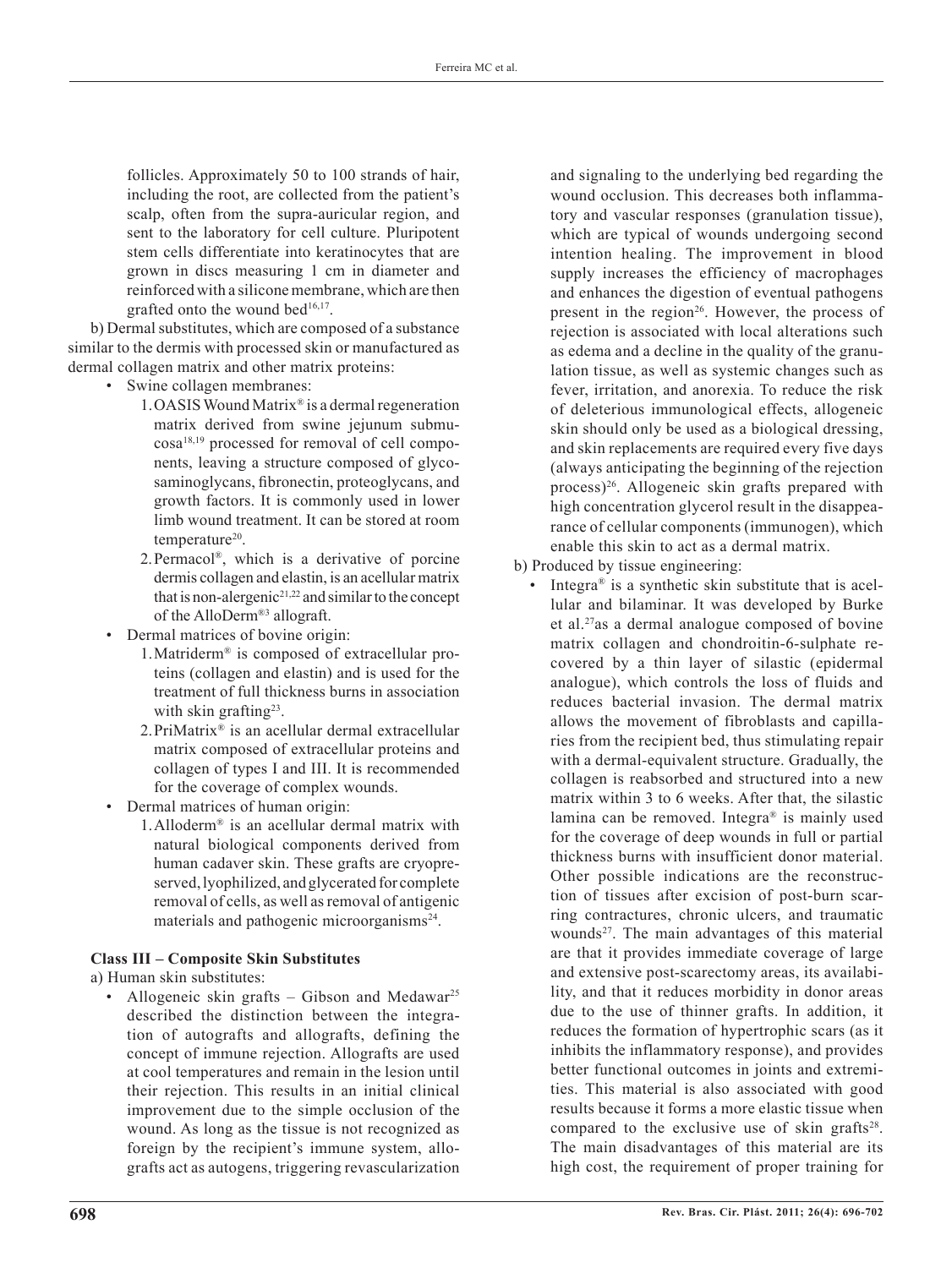its correct use, and a high risk of the development of hematoma or seroma, which causes the loss of the component when applied immediately after debridement<sup>5</sup>.

• Biobrane® is a biosynthetic skin substitute composed of a bilaminated membrane formed by nylon mesh filled with type I porcine collagen (dermal analogue) and covered by a thin lamina of silicone (epidermal analogue). It has small pores that allow the drainage of the transudate, and is considered a semi-impermeable substitute. This material enables fibroblasts and capillaries to invade the wound and repair the dermal defect. Reepithelialization is possible due to the presence of keratinocytes at the wound's edge<sup>5</sup>. Its major indications are for the treatment of superficial and medium clean burns of partial thickness that are not caused by chemicals or petroleum-based products, the temporary coverage of donor areas in partial skin grafts, and the protection of autogenous mesh grafts $29$ .

Within the concept of tissue engineering, an alternative for the treatment of complex wounds is the association of skin substitutes with keratinocytes in culture:

- Orcel<sup>®</sup>, which contains live human cells, is a dual cellular matrix layer in which epidermal keratinocytes and human dermal fibroblasts are cultivated in two separate layers of type I bovine collagen. Dermal fibroblasts from the donor are cultivated on the internal side of the bovine collagen matrix, and keratinocytes from the same donor are cultivated on the exterior. Orcel® functions as a biocompatible reabsorbable matrix, which provides a favorable environment for the migration of the host cells, due to cytokines and growth factors secreted by the allogeneic fibroblasts. According to the manufacturer, approximately 2 or 3 weeks after the application there should be no traces of allogeneic DNA in the wound<sup>5</sup>.
- Apligraft<sup>®</sup> is a bilaminar structure formed by type I bovine collagen gel populated by live neonatal fibroblasts coated with a layer of epithelial cells (neonatal keratinocytes) $30$ . It is indicated for the treatment of chronic ulcers. According to a published study  $31$ , this substitute was the only one of a series of dermal substitutes and autogenous skin grafts to provide statistically significant results in the treatment of venous ulcers in combination with a system of multi-layer compression.

Although we recognize the validity of this classification, it is limited by the inclusion of certain materials in Kumar's class I that should be considered as dressings. Therefore, the present study proposes a more didactic grouping of the

## **METHODS**

## **Proposed Classification of Skin Substitutes Used in the Plastic Surgery Service of FMUSP**

A comprehensive classification of skin substitutes is proposed based on their categorization according to three criteria: the skin layer to be replaced, which is subdivided into epidermal (E), dermal (D) and dermal-epidermal composites (C); the durability in the wound bed, which is divided into temporary (T) and permanent (P); and the origin of the grafting material, which is divided into biological (b), biosynthetic (bs), and synthetic (s) (Figure 1).

According to this classification, temporary (T) products refer to those that remain in the wound for the period of time necessary to modulate and improve the characteristics of the lesion, and are replaced by autogenous grafts. Permanent (P) materials are those that restore part or the total structure of the skin, and remain on the wound bed even after a possible grafting of autogenous skin for complete coverage of the lesion. Biologic substitutes (b) are those generated with biologic materials such as human or animal tissue, and synthetic (s) materials are produced in the laboratory with the aim of recreating the structure of the skin. Biosynthetic materials (bs) are those formed by a combination of synthetic components with elements of biological origin.



*Figure 1 – Classification of skin substitutes proposed by the Plastic Surgery Service of Hospital das Clínicas of the School of Medicine of Universidade de São Paulo.*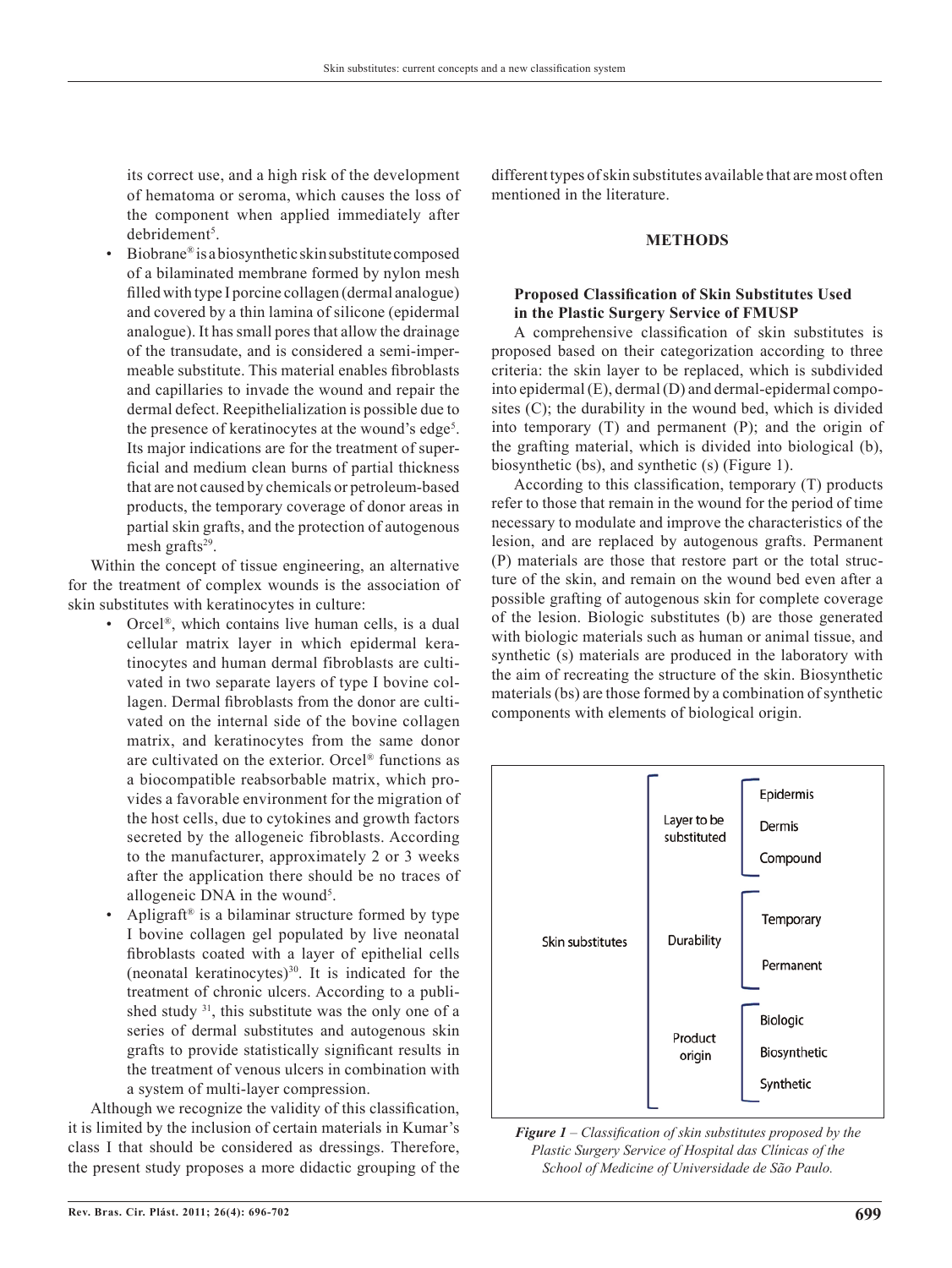Chart 2 shows the most commonly used skin substitutes and their respective characteristics.

#### **DISCUSSION**

Skin substitutes play an important role in plastic surgery, in particular in the treatment of burns and other complex wounds, as they are a valuable resource for the restoration of cutaneous continuity<sup>5</sup>.

A review of the different types of skin substitutes available in the international market (there are few representatives in Brazil) revealed that their indications are quite accurate, although the cost-effectiveness of these materials should always be considered carefully, especially in Brazil, where they are marketed at a high cost. Despite the benefits of treatment with skin substitutes, their use is not covered by the Unified Health System (SUS), which makes their application difficult for the general population. The use of skin substitutes for the treatment of wounds is limited to certain hospitals (mainly University hospitals and private clinics), either as part of a research protocol or when the cost is assumed by the patient.

Considering the recent increase in the availability of skin substitutes in the world market and based on the fact that the incorporation of these techniques could benefit a significant number of patients, we reviewed the current literature on this subject, with special emphasis on studies seeking to systematize these products, and we describe currently accepted classifications such as that proposed by Kumar<sup>13</sup>.

Because the current classifications of skin products fail to group all the available products and define their indications, we proposed a new classification method that we consider to be more comprehensive and that may have a more practical application for plastic surgery. We included the culture of autogenous keratinocytes as an epidermal substitute (definitive) of biological origin, which had not been addressed in the classification by Kumar, and new products such as Dermagraft® were grouped with the already existing set.

Dermagraft<sup>®</sup> is a product manufactured from human neonatal foreskin fibroblasts, which are seeded in a matrix of bioabsorbable polyglactin. Fibroblasts proliferate, filling existing empty spaces in the matrix, and secrete collagen, other matrix proteins, growth factors, and cytokines, thus creating a three-dimensional dermal substitute containing live cells. Epidermal elements are present in this product<sup>32</sup>.

Our classification included the criterion of durability of the skin substitute on the wound bed. The literature is not clear on how to conceptualize such durability. Some researchers use the permanence of residues of the product in this bed as a measure of durability, as it seems that many of these

| Product                                                                                                                        | <b>Classification</b> | Composition                                                                                                                                  |  |
|--------------------------------------------------------------------------------------------------------------------------------|-----------------------|----------------------------------------------------------------------------------------------------------------------------------------------|--|
| Cadaver skin (non-commercial product)                                                                                          | C P b                 | Human skin, allogeneic, without cells, preserved in glycerol                                                                                 |  |
| Integra®                                                                                                                       | C P bs                | Acellular and bilaminar: bovine collagen matrix and chondroitin-6-<br>sulphate (dermal analogous), recovered with a thin lamina of silicone  |  |
| Biobrane®                                                                                                                      | C P bs                | Bilaminar: nylon mesh filled with type I porcine collagen and covered<br>by a thin lamina of silicone                                        |  |
| Apligraft®                                                                                                                     | C P bs                | Bilaminar: bovine collagen I populated by live neonatal fibroblasts and<br>covered with a layer of epithelial cells (neonatal keratinocytes) |  |
| Orcel <sup>®</sup>                                                                                                             | C P b                 | Keratinocytes and human fibroblasts cultivated separately in type I<br>bovine collagen                                                       |  |
| $\text{Alloderm}^{\otimes}$                                                                                                    | D P b                 | Acellular dermal matrix derived from human skin of cadaver                                                                                   |  |
| Amnio preserved in glycerol<br>(non-commercial product)                                                                        | D P b                 | Collagen matrix of dermal substitution                                                                                                       |  |
| Dermagraft®                                                                                                                    | D P b                 | Produced from human newborn foreskin fibroblasts                                                                                             |  |
| $OASIS^*$                                                                                                                      | D T b                 | Matrix of dermal regeneration derived from swine jejunum submucosa                                                                           |  |
| Permacol®                                                                                                                      | D T b                 | Derivative from porcine dermis collagen and elastin                                                                                          |  |
| Matriderm®                                                                                                                     | D P b                 | Three-dimensional matrix of collagen and elastin                                                                                             |  |
| Epidex®                                                                                                                        | EPb                   | Generated by autologous cultured keratinocyte from scalp hair follicles                                                                      |  |
| Culture of autogenous human keratinocytes<br>(non-commercial product)                                                          | EPb                   | Autogenous human keratinocytes cultivated and transported in fibrin<br>mesh                                                                  |  |
| $b = biological$ ; $bs = biosynthetic$ ; $C = composed$ ; $D = dermis$ ; $E = epidermis$ ; $P = permanent$ ; $T = temporary$ . |                       |                                                                                                                                              |  |

**Chart 2** – Major skin substitutes available in the world market and their classification according to location, time of permanence, and origin criteria.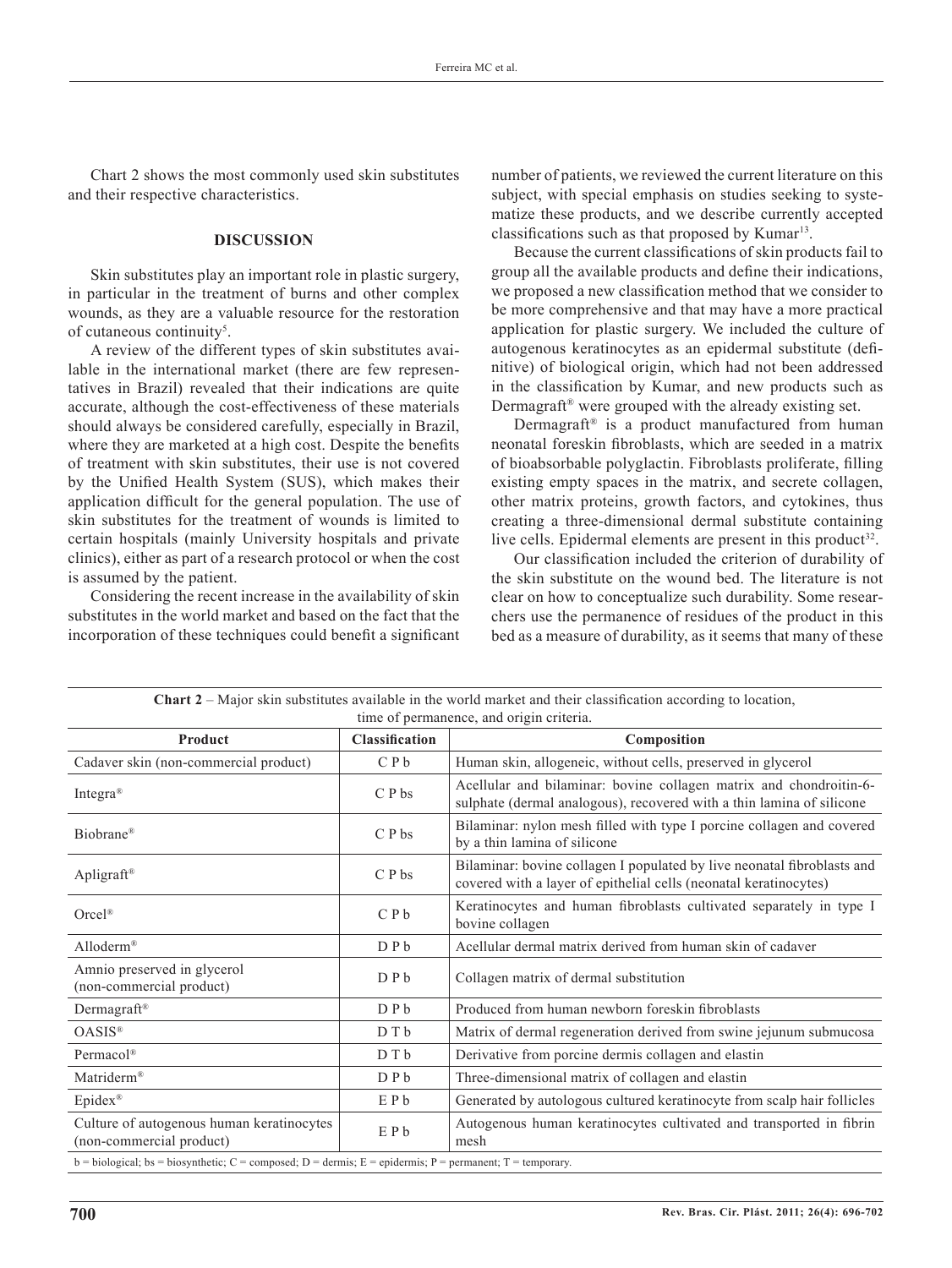products do not act primarily as tissue or cell replenishers, but as a stimulus for tissue repair, or they function as agents capable of releasing signals in the wound<sup>12</sup>.

The present literature review revealed that the use of biological materials (cadaver skin and cultivated tissues) for commercial ends is more liberal outside Brazil, where there is no specific legislation on these products and their study and application is therefore limited.

The Cell Culture Laboratory of the Plastic Surgery Service of Hospital das Clínicas of the School of Medicine of Universidade de São Paulo (HCFMUSP) has been developing cell culture techniques for many years to improve the clinical safety of dermal-epidermal substitutes for use in humans. In 2001, we published the first clinical transplant of cultivated epithelium<sup>33</sup>, and since then great efforts have been made to improve research in this area.

The keratinocyte cultivation technique utilized in this study was first described by Rheinwald and Green<sup>34</sup>, who produced stable human epithelium laminae for transplant. In this technique, the skin is digested by proteolytic enzymes that break down cell adhesion proteins and release a suspension of keratinocytes and fibroblasts. Keratinocytes reproduce in culture flasks over a single layer of fibroblasts under controlled proliferation rates, while the signaling required for the coordinated multiplication of keratinocytes remains functional. Cultured keratinocyte autografts have been used in association with dermal matrices for the treatment of burns, lower limb ulcers, mucosal defects, or after excision of giant congenital nevus<sup>33</sup>. The isolated transplant of cultivated keratinocytes has been associated with several problems such as low rate of integration to the recipient bed, sensitivity to infection and, in particular, fragility of the epithelial coverage, as the basal membrane reconstruction is poor and lacks the dermal component to provide greater structural stability to the new tissue. The cultivation of keratinocytes on an acellular dermal matrix has been described by many authors, and the objective of this type of tissue engineering is to obtain a tissue with improved quality, lower friability, and increased resistance to trauma<sup> $6$ </sup>, or a tissue that is more similar to "artificial skin."

Similar to Lazic and Falanga<sup>11</sup>, we believe that the bioengineering of this tissue may result in great advances in the clinical and/or surgical treatment of wounds, as it will provide more knowledge of therapeutic agents that may interfere with the preparation of the bed of such wounds.

The identification of materials and the use of cell culture for the generation of skin substitutes is currently an area of active research, not only to identify the best type of skin substitute for each situation, but also to develop new products to cover wounds, reduce deformities, and provide better aesthetic results in less time and with lower costs.

The comprehensive classification proposed in this study aimed to include recent technological innovations to fulfill a need (in future works with specific clinical series) for a better categorization of products as well as the collection of data on their effectiveness supported by solid evidence.

## **REFERENCES**

- 1. Ferreira MC, Tuma P Jr, Carvalho VF, Kamamoto F. Complex wounds. Clinics (São Paulo). 2006;61(6):571-8.
- 2. Atiyeh BS, Costagliola M. Cultured epithelial autograft (CEA) in burn treatment: three decades later. Burns. 2007;33(4):405-13.
- 3. Catena F, Ansaloni L, Gazzotti F, Gagliardi S, Di Saverio S, D'Alessandro L, et al. Use of porcine dermal collagen graft (Permacol) for hernia repair in contaminated fields. Hernia. 2007;11(1):57-60.
- 4. Rheinwald JG, Green H. Growth of cultured mammalian cells on secondary glucose sources. Cell. 1974;2(4):287-93.
- 5. Shores JT, Gabriel A, Gupta S. Skin substitutes and alternatives: a review. Adv Skin Wound Care. 2007;20(9 Pt 1):493-508.
- 6. Paggiaro AO, Isaac C, Bariani G, Mathor M, Herson MR, Ferreira MC. Construção de equivalente dermo-epidérmico in vitro. Rev Soc Bras Cir Plást. 2007;22(3):153-7.
- 7. Arrunátegui G. Enxertos combinados de derme alógena residual, preservada em glicerol, sobreposta por pele autógena, como cobertura definitiva de queimaduras profundas: relatos de caso [dissertação de mestrado]. São Paulo: Faculdade de Medicina da Universidade de São Paulo; 2006.
- 8. Mackie DP. The Euro Skin Bank: development and application of glycerol-preserved allografts. J Burn Care Rehabil. 1997;18(1 Pt 2):S7-9.
- 9. Atiyeh BS, Gunn SW, Hayek SN. State of the art in burn treatment. World J Surg. 2005;29(2):131-48.
- 10. Horch RE, Kopp J, Kneser U, Beier J, Bach AD. Tissue engineering of cultured skin substitutes. J Cell Mol Med. 2005;9(3):592-608.
- 11. Lazic T, Falanga V. Bioengineered skin constructs and their use in wound healing. Plast Reconstr Surg. 2011;127(Suppl 1):75S-90S.
- 12. Balasubramani M, Kumar TR, Babu M. Skin substitutes: a review. Burns.  $2001:27(5):534-44$
- 13. Kumar P. Classification of skin substitutes. Burns. 2008;34(1):148-9.
- 14. Paggiaro AO. Efeitos da radiação ionizante em membranas amnióticas gliceroladas empregadas como substrato ao cultivo de epitélio [tese de doutorado]. São Paulo: Faculdade de Medicina da Universidade de São Paulo; 2011.
- 15. Kumar RJ, Kimble RM, Boots R, Pegg SP. Treatment of partial-thickness burns: a prospective, randomized trial using Transcyte. ANZ J Surg. 2004;74(8):622-6.
- 16. Ortega-Zilic N, Hunziker T, Läuchli S, Mayer DO, Huber C, Baumann Conzett K, et al. EpiDex® Swiss field trial 2004-2008. Dermatology. 2010;221(4):365-72.
- 17. Hafner J, Kuhne A, Trueb RM. Successful grafting with EpiDex in pyoderma gangrenosum. Dermatology. 2006;212(3):258-9.
- 18. Brown-Estris M, Cutshall W, Hiles M. A new biomaterial derived from small intestinal submucosa and developed into a wound matrix device. Wounds. 2002;14:150-66.
- 19. Demling R, Niezgoda J, Haraway G, Mostow E. Small intestinal submucosa wound matrix and full thickness venous ulcers. Wounds. 2004;16;18-23.
- 20. Niezgoda JA, Van Gils CC, Frykberg RG, Hodde JP. Randomized clinical trial comparing OASIS wound matrix to regranex gel for diabetic ulcers. Adv Skin Wound Care. 2005;18(5 Pt 1):258-66.
- 21. Harper C. Permacol: clinical experience with a new biomaterial. Hosp Med. 2001;62(2):90-5.
- 22. Parker DM, Armstrong PJ, Frizzi JD, North JH Jr. Porcine dermal collagen (Permacol) for abdominal wall reconstruction. Curr Surg. 2006; 63(4):255-8.
- 23. Haslik W, Kamolz LP, Nathschläger G, Andel H, Meissl G, Frey M. First experiences with the collagen-elastin matrix Matriderm as a dermal substitute in severe burn injuries of the hand. Burns. 2007;33(3):364-8.